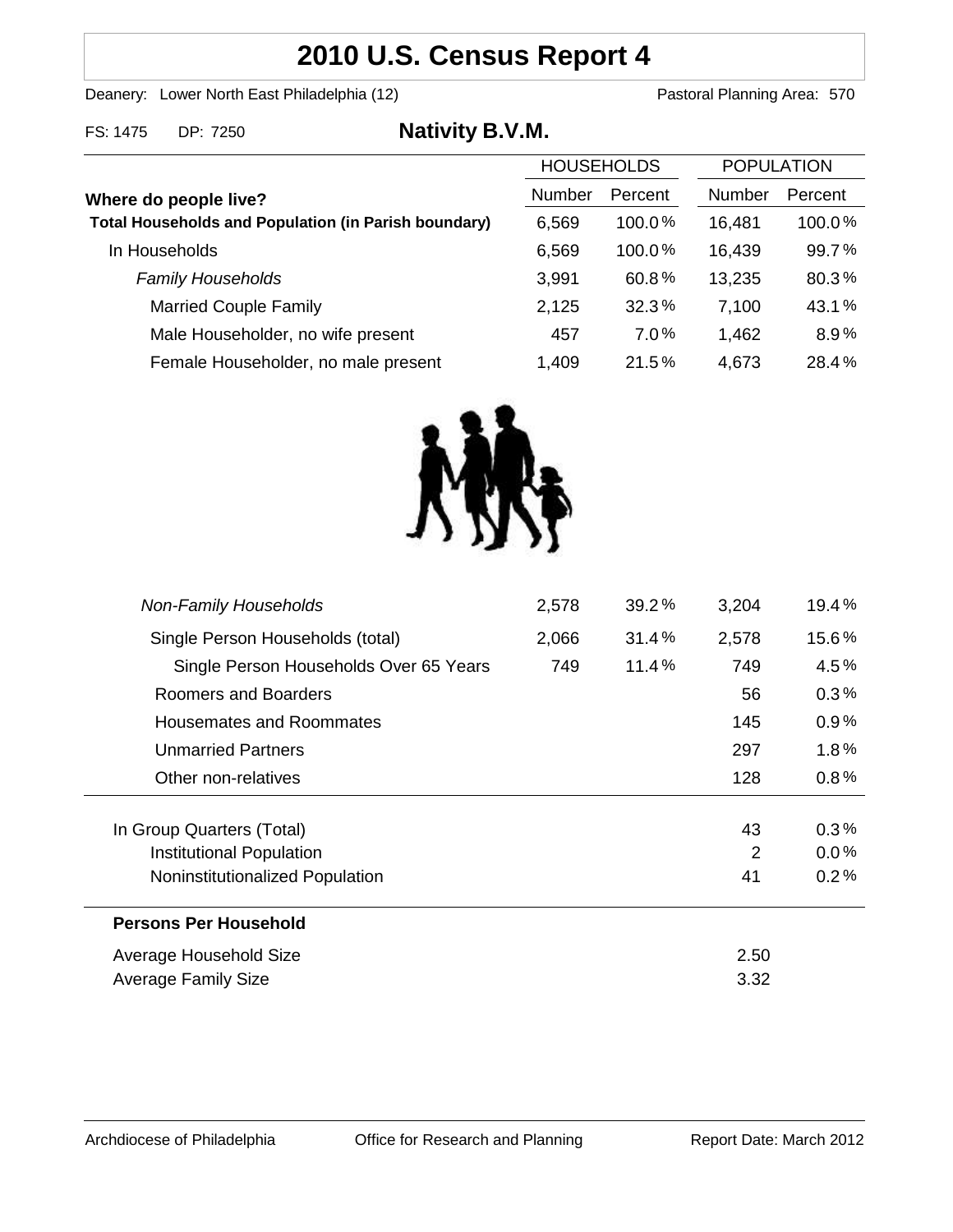# **2010 U.S. Census Report 4**

Deanery: Lower North East Philadelphia (12) Deanery: Lower North East Philadelphia (12)

FS: 1475 DP: 7250 **Nativity B.V.M.**

|                                                      | <b>POPULATION</b> |         |
|------------------------------------------------------|-------------------|---------|
| Where do Children - Under Age 18 Live?               | Number            | Percent |
| Total Children - Under Age 18 (in Parish boundary)   | 3,964             | 100.0%  |
| In Households                                        | 3,964             | 100.0%  |
| Householder or spouse is under 18                    | 5                 | 0.1%    |
| With Related:                                        |                   |         |
| Married-Couple Family                                | 1,588             | 40.1%   |
| Male Householder, No Wife Present                    | 351               | 8.9%    |
| Female Householder, No Husband Present               | 1,380             | 34.8%   |
| <b>Other Related Householder</b>                     | 134               | 3.4%    |
| <b>With Non-Relatives</b>                            | 80                | 2.0%    |
| <b>Grandparent Householder</b>                       | 426               | 10.8%   |
| In Group Quarters                                    | 0                 | 0.0%    |
| Institutionalized population                         | 0                 | 0.0%    |
| Noninstitutionalized population                      | 0                 | 0.0%    |
| Where do Adults - Age 65 and Older - Live?           |                   |         |
| Total Adults - Age 65 and Older (in Parish boundary) | 1,878             | 100.0%  |
| In Households                                        | 1,874             | 99.8%   |
| Family Households:                                   | 1,061             | 56.5%   |
| Is Householder or Spouse                             | 875               | 46.6%   |
| With Other Relative Householder                      | 57                | 3.0%    |
| With Non-Related Householder                         | 9                 | 0.5%    |
| is Parent                                            | 104               | 5.5%    |
| is Parent-in-Law                                     | 17                | 0.9%    |
| In Non-family Households:                            | 813               | 43.3%   |
| Male Living Alone                                    | 219               | 11.7%   |
| Male not Living Alone                                | 18                | 1.0%    |
| Female Living Alone                                  | 530               | 28.2%   |
| Female not Living Alone                              | 17                | 0.9%    |
| Other                                                | 29                | 1.5%    |
| In Group Quarters                                    | 4                 | 0.2%    |
| Institutionalized population                         | 0                 | 0.0%    |
| Noninstitutionalized population                      | 4                 | 0.2%    |
| Housing Units in the Parish boundary                 |                   |         |
| <b>Total Housing Units</b>                           | 7,295             | 100.0%  |
| Occupied                                             | 6,569             | 90.1%   |
| Owner-Occupied                                       | 4,382             | 60.1%   |
| Renter-Occupied                                      | 2,187             | 30.0%   |
| Vacant                                               | 725               | 9.9%    |

Archdiocese of Philadelphia **Office for Research and Planning** Report Date: March 2012